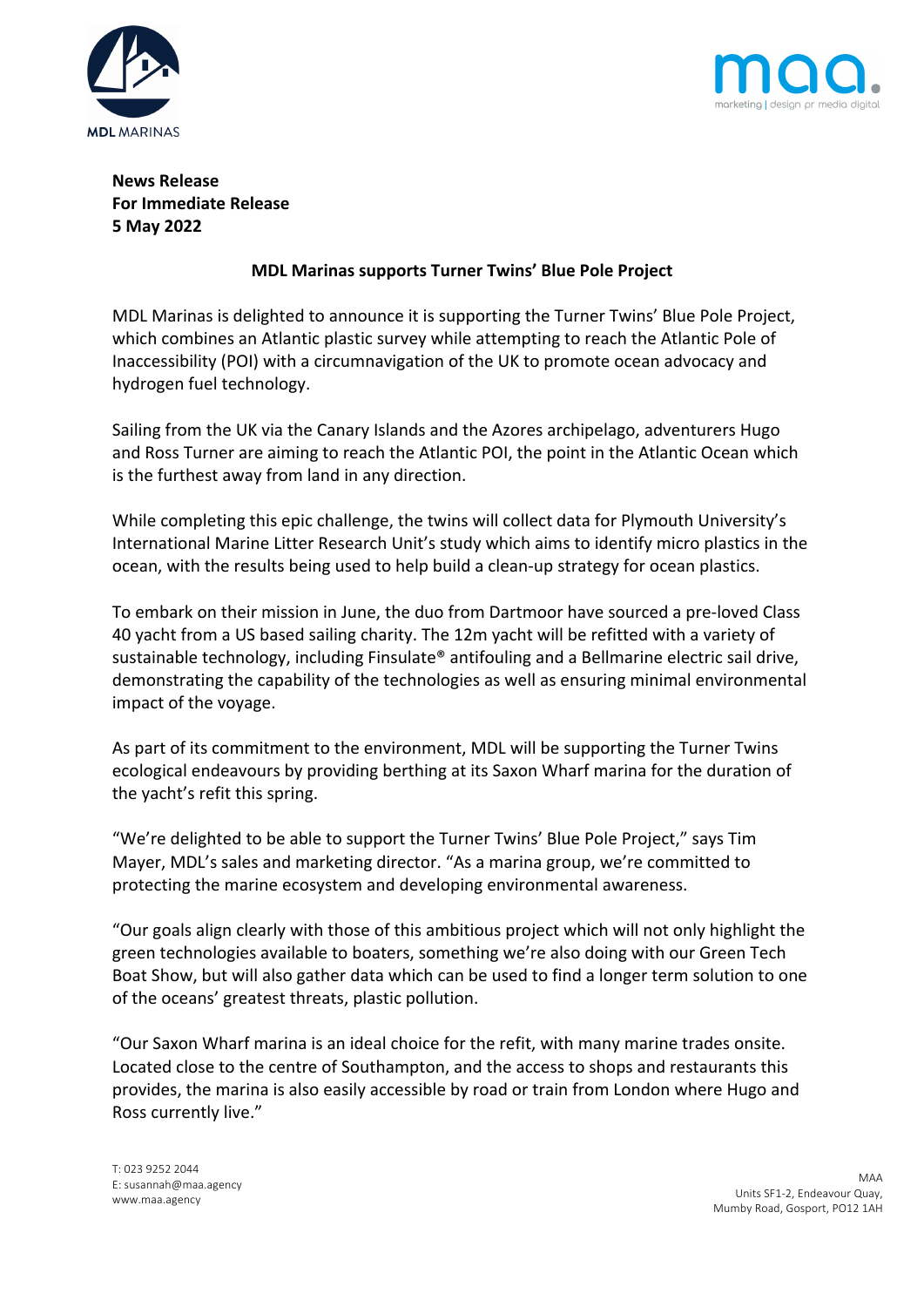



Following the expedition to the Atlantic POI, the yacht will set off on a tour of the UK, stopping at 13 UK port cities.

Acting as a base for Hugo and Ross on the UK tour, the yacht will have its batteries recharged by a mobile hydrogen fuel cell generator, powered by TCP hydrogen fuel cells, which will also support the pop-up cinema, bar and marketing hub at the shoreside events to be held during each stopover.

MDL's Queen Anne's Battery marina in Plymouth is one of the ports of call on the tour which will focus on education and community engagement in environmental issues and solutions. MDL Fitness, a green gym harnessing the kinetic energy generated by gym users to help power the facility, is also located at Queen Anne's Battery and will be visited by the twins during their visit.

"We're very grateful to MDL for providing a berth for us in the lead-up to our journey to the Atlantic POI and our subsequent tour of the UK," says Hugo Turner. "Access to such a welllocated yard, means we will have everything we need close at hand to successfully complete the refit of the yacht in time for our departure in June.

"MDL's support shows a great understanding of our core values, values which it shows it shares through the many eco initiatives in place at its marinas. When what you're trying to do has sustainability at its heart, it's very rewarding to work with such a like-minded partner."

Home to multiple marine businesses, including Oyster Yachts and Ocean Safety, Saxon Wharf is a marine service centre offering outstanding facilities for superyachts and other large craft, up to 80m. Situated on Southampton's River Itchen with a 200-ton boat hoist and ample storage ashore, it's the ideal location for boats, like the Turner twins' yacht, in need of secure, quick turnaround lift-outs, repair work or full-scale refit.

For more information on MDL, its marinas, facilities and services visit: www.mdlmarinas.co.uk

For more information on the Turner Twins and their Blue Pole Project visit: https://www.theturnertwins.co.uk/plastic-survey-expedition/

## **Ends**

## **Notes for editors:**

#### **MDL Marinas Group Ltd**

• MDL Marinas Group is the UK's leading marina and water-based leisure provider and one of Europe's largest marina groups, offering members over 120 destinations to cruise to in the UK, France and Spain. Currently MDL Marinas manages 18 UK marinas and one in Spain.

T: 023 9252 2044 E: susannah@maa.agency www.maa.agency

MAA Units SF1-2, Endeavour Quay, Mumby Road, Gosport, PO12 1AH